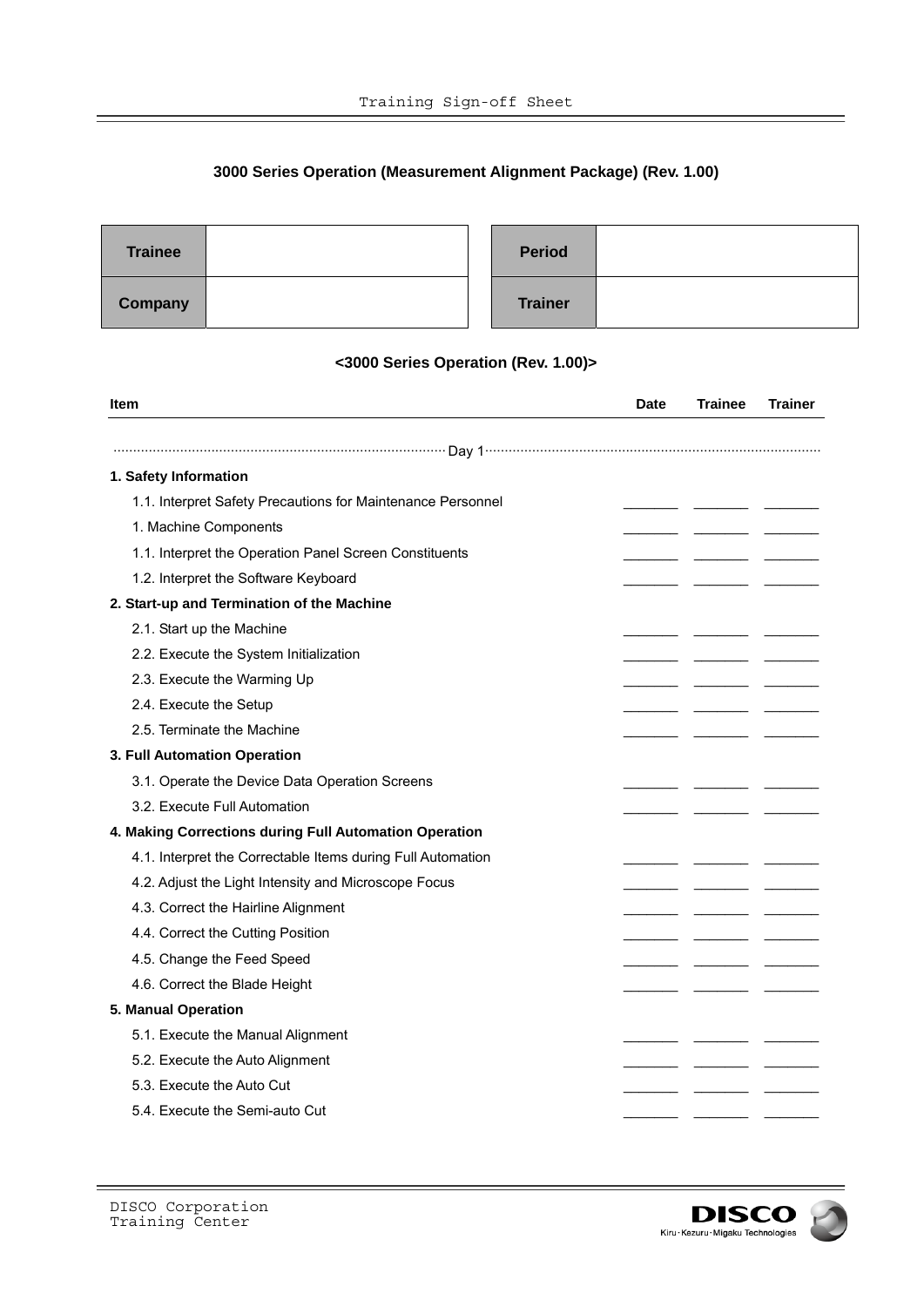$\Box$ 

| 6. Device Data                                                       |  |  |
|----------------------------------------------------------------------|--|--|
| 6.1. Copy the Device Data                                            |  |  |
| 6.2. Move the Device Data                                            |  |  |
| 6.3. Rename the Device Data                                          |  |  |
| 6.4. Delete the Device Data                                          |  |  |
| 6.5. Create the Device Data                                          |  |  |
| 6.6. Interpret the Detail of Cutting Function                        |  |  |
| 6.7. Set the Process Control Table                                   |  |  |
| 6.8. Interpret the Alignment Data                                    |  |  |
| 6.9. Interpret the Water Program Maintenance Function Setting        |  |  |
| 6.10. Interpret the Z-axis Auto-down (Blade Wear Compensation)       |  |  |
| 6.11. Set the Auto-setup Data                                        |  |  |
| 6.12. Interpret the Purpose and the Data Setting for Precut Function |  |  |
| 6.13. Set the Data of Kerf Check Function                            |  |  |
| 6.14. Edit the Device Data for Multiple Index Workpiece              |  |  |
| 7. Blade Maintenance                                                 |  |  |
| 7.1. Interpret the Operation Flow of Blade Maintenance               |  |  |
| 7.2. Replace the Blade                                               |  |  |
| 7.3. Set the Data for a New Blade                                    |  |  |
| 7.4. Set the Data for a Used Blade                                   |  |  |
| 7.5. Adjust the Blade Breakage Detector                              |  |  |
| 7.6. Interpret the Setup Function                                    |  |  |
| 7.7. Set the Setup Data                                              |  |  |
| 7.8. Execute the Contact Setup                                       |  |  |
| 7.9. Execute the Specified-Position Setup                            |  |  |
| 7.10. Execute the Non-contact Setup                                  |  |  |
| 7.11. Execute the Sensor Calibration Setup                           |  |  |
| 7.12. Execute the Dress Cutting                                      |  |  |
| 7.13. Correct the Hairline Alignment                                 |  |  |
| 8. Alignment Teach                                                   |  |  |
| 8.1. Use the Measure Function                                        |  |  |
| 8.2. Execute the Alignment Teach                                     |  |  |
| 8.3. Interpret a Summary of the Alignment Target Selection           |  |  |
| 8.4. Execute the Process Control Table Running (Except for Cutting)  |  |  |
| 9. Appendix                                                          |  |  |
| 9.1. (Appendix) Interpret the Errors during Cutting                  |  |  |
| 9.2. (Appendix) Interpret the Interlock Errors of the Covers         |  |  |
| 9.3. (Appendix) Interpret the Errors during Setup                    |  |  |
| 9.4. (Appendix) Interpret the Errors during Alignment                |  |  |